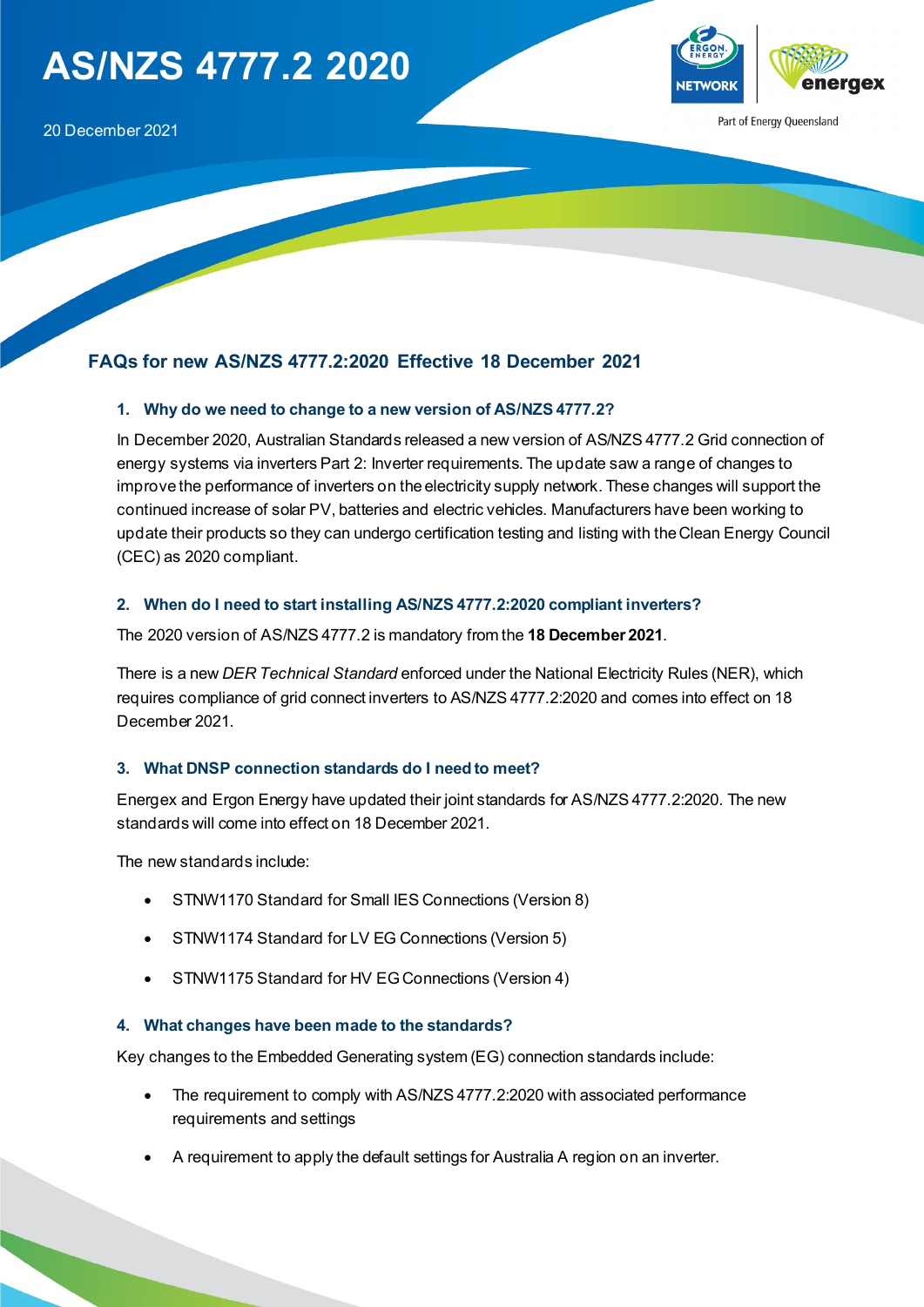• The 2% voltage rise calculation is now to the Point of Connection not the Point of Common **Coupling** 

We have also changed to the structure of the standards to align with the Energy Networks Australia (ENA) technical guidelines. The standard STNW1170 now only covers basic, or Model Standing Offer (MSO), connections.

Negotiated connections for aggregated capacities of up to and including 30 kVA have been added to the scope of our other connection standards as follows:

| Network type                     | <b>Connection standard</b> |
|----------------------------------|----------------------------|
| LV connected Main Grid and SWER  | STNW1174                   |
| HV connected Main grid and SWER  | STNW1175                   |
| LV connected to Isolated Network | $STNW35121$ (new)          |

**Note 1 –** STNW3512 is a new connection standard for Isolated Networks. This standard is due for release in January 2022. Please see Question 5 for further details on how connection applications will be managed for Isolated Networks prior to the release of STNW3512.

Applications for negotiated connections up to and including 30 kVA covered under STNW1174 will be required to meet additional compliance requirements aligned with existing process for connecting an application under STNW1174. Proponents will be required to declare they have a DCR with an RPEQ certified single line diagram as well as an RPEQ certified Compliance Report.

At this stage, the Proponent will not be required to attach this documentation to the Application, they will however, need to provide the following declaration as an attachment or note within the Application on the DNSP Portal:

"The Proponent declares the design and the commissioning for the EG installation has or will be carried out under engineering supervision by a Registered Professional Engineering of Queensland (RPEQ). A copy of these RPEQ certified design and commissioning records shall be made available to the DNSP on request. The installation complies with the requirements of STNW1174."

# **5. What if I am connecting to an Isolated Network?**

Ergon Energy supplies electricity to 39 isolated communities via 33 diesel power stations powering micro-grids. There are unique technical challenges faced when connecting customer EG systems in these communities. In some communities unmanaged hosting capacities have been exceeded.

We are introducing a new standard designed specifically for Isolated Networks. This standard is still under consultation and anticipated for release in January 2022. If you are wishing to connect to an Isolated Network, the connection will be accommodated under STNW1170 or STNW1174, as relevant, prior to the release of the new standard. Where unmanaged hosting capacity limits have been reached, there may be additional technical requirements consistent with current practice.

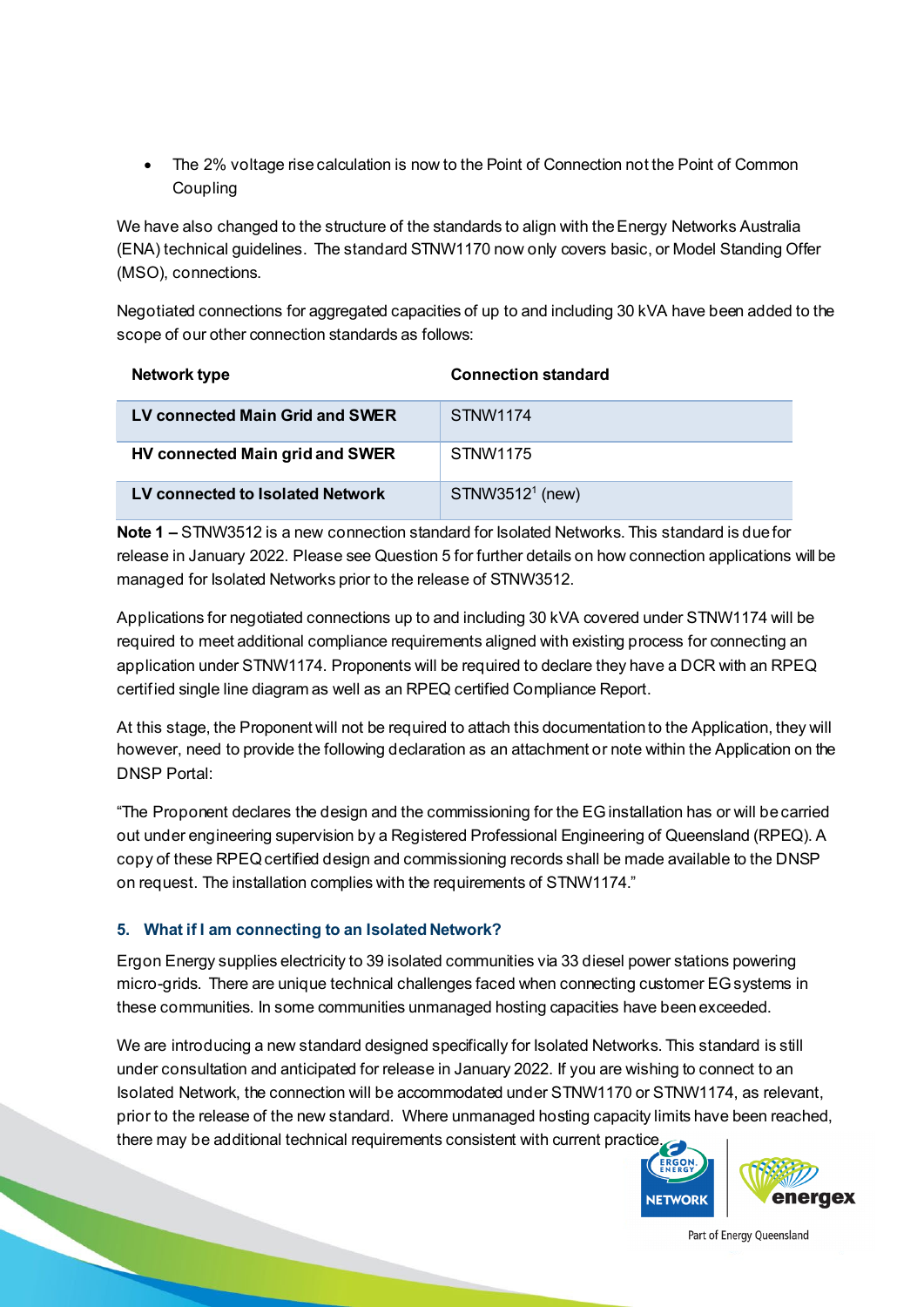## **6. How does this impact eligibility for Small-scale Technology Certificates (STCs)?**

Only AS/NZS 4777.2:2020 compliant inverters installed from the 18 December 2021 will be eligible to receive STCs. If you are wanting to claim STCs under the Small-scale Renewable Energy Scheme (SRES) for a AS/NZS 4777.2:2015 compliant inverter, it will need to be installed prior to 18 December 2021. For more information see th[e Clean Energy Regulator Website](http://www.cleanenergyregulator.gov.au/RET/Pages/News%20and%20updates/NewsItem.aspx?ListId=19b4efbb-6f5d-4637-94c4-121c1f96fcfe&ItemId=979).

## **7. How does this impact eligibility for Large-scale Generation Certificates (LGCs)?**

Only AS/NZS 4777.2:2020 compliant inverters installed from the 18 December 2021 will be eligible to receive LGCs. For more information see th[e Clean Energy Regulator Website](http://www.cleanenergyregulator.gov.au/RET/Pages/News%20and%20updates/NewsItem.aspx?ListId=19b4efbb-6f5d-4637-94c4-121c1f96fcfe&ItemId=979).

# **The finer details**

**8. If I have a valid connection agreement in place for a 2015 compliant inverter before the 18 December, can I install after the 18 December?**

Yes. You can install a 2015 compliant inverter from 18 December where the following criteria are met:

- You have a valid connection agreement to the Energex or Ergon Energy distribution network in place for a 2015 compliant inverter; and
- The inverter being installed was made in, or imported into Australia before 18 December 2021; and
- The installation occurs within the terms of the connection agreement, including the timeframes.

It is important to note however, that if you install a 2015 compliant inverter from 18 December 2021 that you will not be eligible for STCs or LGCs for this system. For more information see th[e Clean Energy](http://www.cleanenergyregulator.gov.au/RET/Pages/News%20and%20updates/NewsItem.aspx?ListId=19b4efbb-6f5d-4637-94c4-121c1f96fcfe&ItemId=979)  **Requlator Website.** 

# **9. Can I still apply for a 2015 compliant inverter with Energex or Ergon Energy?**

No. Inverters compliant with AS/NZS 4777.2 2015 are no longer accepted for new applications at Energex and Ergon Energy.

Applications can continue to be submitted where the inverters are compliant with AS/NZS 4777.2 2020.

## **10. What if I didn't accept an offer for connection agreement for a 2015 compliant inverter before the 18 December 2021?**

If a connection offer was made by Energex or Ergon Energy to an applicant but not accepted prior to 18 December 2021, then it will no longer be considered valid. If the applicant still wishes to connect an inverter energy system to the grid, the applicant will need to submit a new application with a 2020 compliant inverter. A new application will be subject to associated fees and timeframes for processing and technical assessment.

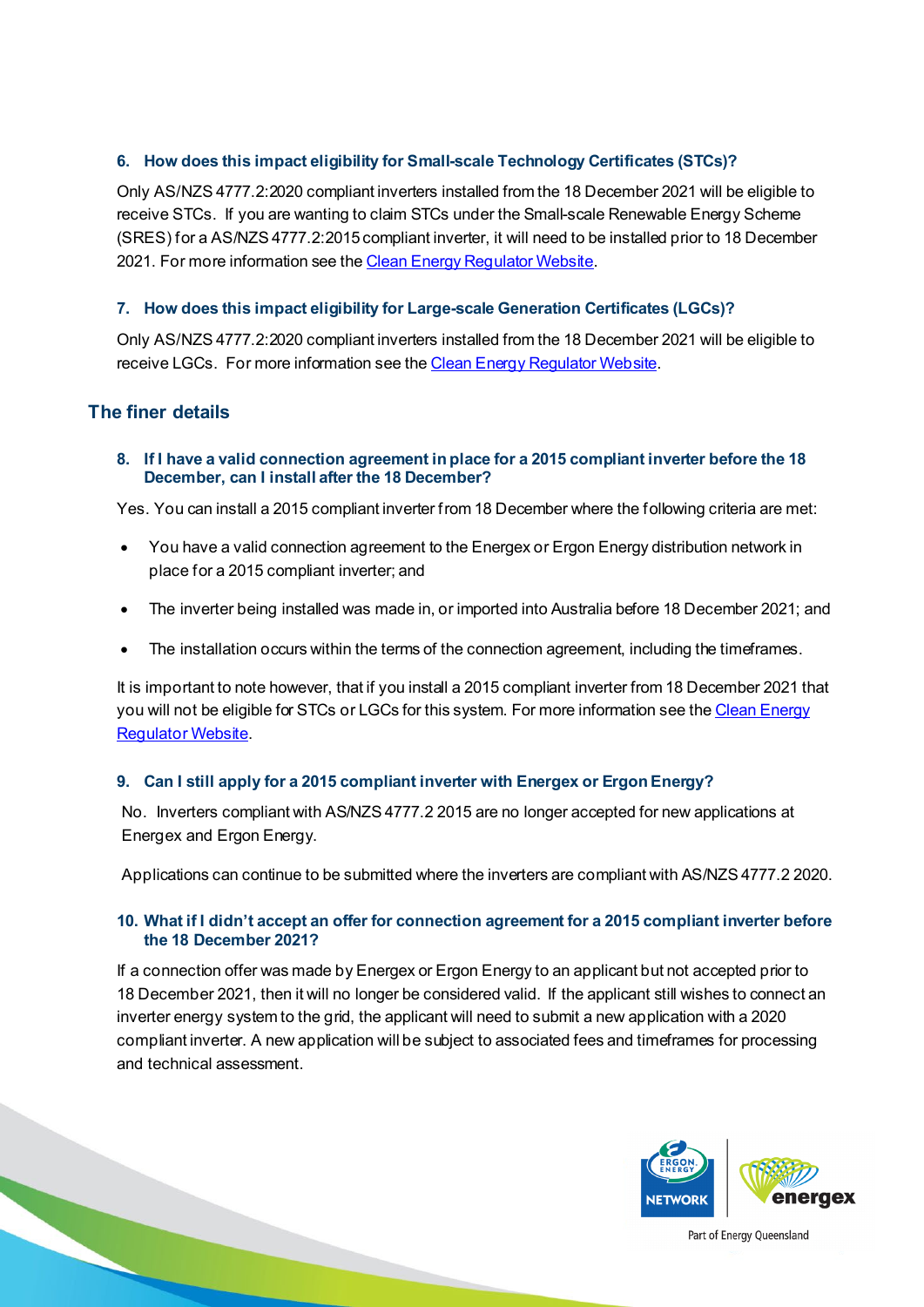#### **11. What are the key dates for AS/NZS 4777.2:2015 inverters?**

See the below table for the key dates associated with applying for a connection agreement, installing or submitting and EWR for a AS/NZS 4777.2:2015 inverter.

| <b>AUTRO THE LEAD TO UNITED INTO A</b> |                                                |                   |                     |                   |  |
|----------------------------------------|------------------------------------------------|-------------------|---------------------|-------------------|--|
|                                        | <b>Application for connection</b><br>agreement |                   |                     |                   |  |
|                                        | <b>MSO</b>                                     | <b>Negotiated</b> | <b>Installation</b> | <b>Submit EWR</b> |  |
| <b>Previously</b>                      | Yes                                            | No                | Yes                 | Yes               |  |
| 11 December 2021                       | No                                             | No                | Yes                 | Yes               |  |
| 18 December 2021                       | <b>No</b>                                      | No                | No <sup>1</sup>     | No <sup>1</sup>   |  |

## **AS/NZS 4777.2:2015 Compliant Inverter**

**Note 1 –** The installation of AS/NZS 4777.2:2015 inverters are permissible on and after the 18 December for customers with valid connection agreements only. A customer needs to have accepted an offer made prior to 18 December and installation and submission of EWR shall meet the timeframes in the relevant connection agreement. Additionally, the inverter being installed must have been made in, or imported into Australia before 18 December 2021. These installations are not eligible for STCs or LGCs, for more information se[e Clean Energy Regulator Website](http://www.cleanenergyregulator.gov.au/RET/Pages/News%20and%20updates/NewsItem.aspx?ListId=19b4efbb-6f5d-4637-94c4-121c1f96fcfe&ItemId=979).

## **12. Can I still install a warranty replacement?**

An inverter compliant with an earlier version of AS/NSZ 4777.2 can be replaced under warranty where:

- The replacement inverter is the same make and model (like-for-like).
- The replacement is for warranty purposes.
- The inverter is set up to comply with the existing connection agreement.

Applications are required for warranty replacements. Where the above requirements are not met, an AS/NZS 4777.2:2020 inverter compliant with the latest standards will be required.

Installers are required to submit a connect application and receive approval for all replacement inverters, including warranty replacements, prior to connection.

## **13. What if I have an existing system and want to expand/increase it?**

If you have existing inverter/s compliant with an earlier version of AS/NSZ 4777.2, it is possible to add new inverters so long as:

- The existing DER with the earlier version of AS/NSZ 4777.2 compliant inverters is left unchanged (for example, existing DER is a nil export system and continues to be so); and
- The new inverter/s are AS/NZS 4777.2:2020 compliant; and
- The proposed system meets the standards requirements it is applying to be connected under (for example, phase balancing, aggregate export etc).